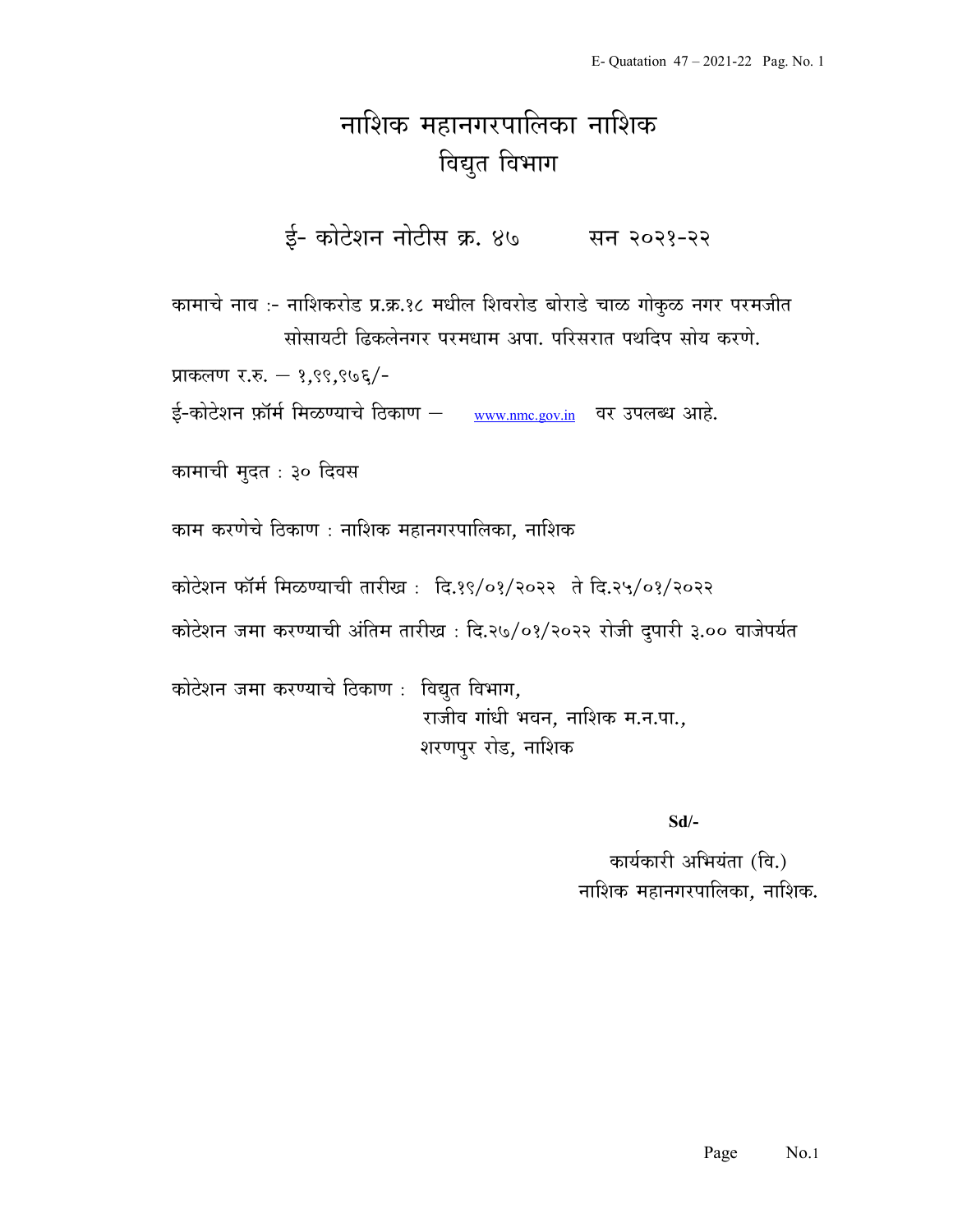| <b>NASHIK MUNICIPAL CORPORATION</b>                |                                                                                                    |                |                                                                                                                                                                                                                                                                                                                                                                                                                  |  |  |
|----------------------------------------------------|----------------------------------------------------------------------------------------------------|----------------|------------------------------------------------------------------------------------------------------------------------------------------------------------------------------------------------------------------------------------------------------------------------------------------------------------------------------------------------------------------------------------------------------------------|--|--|
| Rajiv Gandhi Bhavan, Sharanpur Road, Nashik        |                                                                                                    |                |                                                                                                                                                                                                                                                                                                                                                                                                                  |  |  |
| <b>Electrical Department</b>                       |                                                                                                    |                |                                                                                                                                                                                                                                                                                                                                                                                                                  |  |  |
| DETAILED 'E' Quotation form No. 47 of Year 2021-22 |                                                                                                    |                |                                                                                                                                                                                                                                                                                                                                                                                                                  |  |  |
|                                                    | NASHIK MUNICIPAL CORPORATION, (NMC), NASHIK, invites 'E' Quotation form                            |                |                                                                                                                                                                                                                                                                                                                                                                                                                  |  |  |
|                                                    | <b>PERCENTAGE RATE Quotation</b> from firms/companies having requisite qualifications & experience |                |                                                                                                                                                                                                                                                                                                                                                                                                                  |  |  |
|                                                    | as per qualification criteria.                                                                     |                |                                                                                                                                                                                                                                                                                                                                                                                                                  |  |  |
| 1)                                                 | <b>NAME OF WORK</b>                                                                                | $\ddot{\cdot}$ | Providing & erecting street light pole at<br>Rajrajeshwari chouk Borade chal, Gokul nagar<br>Paramjit So. Dhikale nagar Pavandham<br>Apartment in P.No.18 Nashik Road Div.                                                                                                                                                                                                                                       |  |  |
| 2)                                                 | <b>SCOPE OF WORK</b>                                                                               | $\ddot{\cdot}$ | Providing & erecting street light pole at<br>Rajrajeshwari chouk Borade chal, Gokul nagar<br>So. Dhikale nagar Pavandham<br>Paramjit<br>Apartment in P.No.18 Nashik Road Div.                                                                                                                                                                                                                                    |  |  |
| 3)                                                 | <b>ESTIMATED COST PUT TO Quotation</b>                                                             | $\ddot{\cdot}$ | Rs. Eastimate Rs. 1,99,976/- (Inclusive GST)                                                                                                                                                                                                                                                                                                                                                                     |  |  |
| 4)                                                 | DATE OF ISSUING OF ON LINE Quotation                                                               | $\ddot{\cdot}$ | 19/01/2022<br>$To$ 25/01/2022 (Including all                                                                                                                                                                                                                                                                                                                                                                     |  |  |
|                                                    | <b>FORM</b>                                                                                        |                | holidays)                                                                                                                                                                                                                                                                                                                                                                                                        |  |  |
|                                                    | Available on our web site                                                                          | $\vdots$       | www.nmc.gov.in                                                                                                                                                                                                                                                                                                                                                                                                   |  |  |
| 5)                                                 | <b>TIME LIMIT</b>                                                                                  | $\ddot{\cdot}$ | 30 Days (Inclusive Mansoon)                                                                                                                                                                                                                                                                                                                                                                                      |  |  |
| 6)                                                 | <b>PLACE OF WORK</b>                                                                               | $\ddot{\cdot}$ | NMC, Nashik, Maharashtra State, (INDIA).                                                                                                                                                                                                                                                                                                                                                                         |  |  |
| $\mathcal{L}$                                      | <b>SECURITY DEPOSIT</b>                                                                            | $\ddot{\cdot}$ | Total S.D is 2% of accepted Quotation cost.                                                                                                                                                                                                                                                                                                                                                                      |  |  |
|                                                    |                                                                                                    | a)             | 2% of the accepted Contract Value in favor of<br>Commissioner, Nashik Municipal Corporation,<br>Nashik and can be paid in the form of Demand<br>Draft in favor of the Commissioner Nashik<br>Municipal Corporation. Nashik.                                                                                                                                                                                      |  |  |
| 8)                                                 | <b>VALIDITY OF OFFERS</b>                                                                          | $\ddot{\cdot}$ | 180 Days or till expressly withdrawn by the<br>Quotation after 180 days, whichever is later.                                                                                                                                                                                                                                                                                                                     |  |  |
| 9)                                                 | <b>AVAILABILITY OF DETAILED Quotation</b><br><b>NOTICE</b>                                         | $\ddot{\cdot}$ | including<br>From 19/01/2022 To 25/01/2022<br>holidays<br>online<br>website<br>all<br>our<br>on<br>www.nmc.gov.in                                                                                                                                                                                                                                                                                                |  |  |
| 10)                                                | OF<br><b>DATE</b><br><b>SUBMISSION</b><br>OF<br><b>LAST</b>                                        | $\cdot$        | documents (Technical bid &<br>Quotation                                                                                                                                                                                                                                                                                                                                                                          |  |  |
|                                                    | <b>TECHNICAL</b><br><b>BID</b><br>&<br><b>FINANCIAL</b><br><b>BID</b><br>(Quatation DOCUMENTS)     |                | Financial bid) shall be submitted in the office of<br>Ex.Engr, Nashik Municipal Corporation, Rajiv<br>Gandhi Bhavan, Sharanpur Road, Nashik on or<br>before $\frac{25/01/2022}{25}$ up to $\frac{15:00}{25}$ hrs.                                                                                                                                                                                                |  |  |
|                                                    | 11) DATE AND TIME OF OPENING OF Quatation<br><b>DOCUMENT</b>                                       |                | If possible the tenders will be opened on<br>$27/01/2022$ after <b>15:00</b> hrs in the office of<br>Nashik<br>Engineer,<br>Municipal<br>Executive<br>Corporation, Rajiv Gandhi Bhavan, Sharanpur<br>Road, Nashik, in presence of intending Tenderer<br>or their representatives if any. Please Note that<br>after scrutiny of Technical bid, the financial<br>offers of only qualified tenderer will be opened. |  |  |
| 12)                                                | <b>CONTACT DETAILS</b>                                                                             | $\ddot{\cdot}$ | For any clarification & communication with<br>reference to the Quotation documents, the<br>concessionaires are expected to communicate at<br>contact information provided below-<br><b>Executive Engineer</b><br><b>Electrical Department</b><br>Nashik Municipal Corporation,<br>Rajiv Gandhi Bhavan,<br>Sharanpur Road, Nashik -422001.<br>Email-ee electrical@nmc.gov.in<br>Phone $- (0253)$ 2222434          |  |  |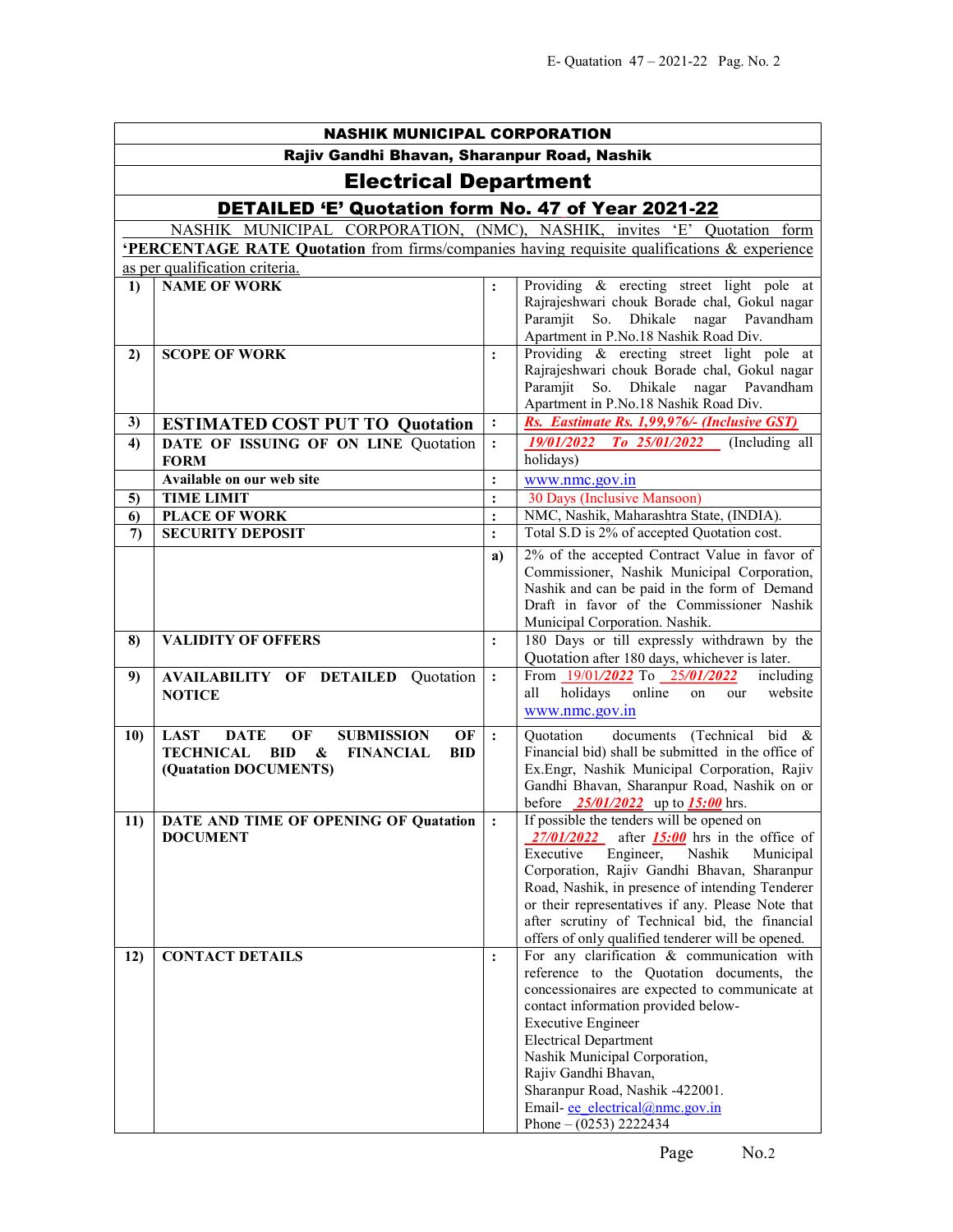|              | TENDERER TO INFORM HIMSELF FULLY:-                                                                                                                                                                     |  |  |
|--------------|--------------------------------------------------------------------------------------------------------------------------------------------------------------------------------------------------------|--|--|
|              | The Quotation shall be deemed to have fully acquainted himself with the work $\&$ site                                                                                                                 |  |  |
|              | conditions and carefully examined the special conditions, the specifications mentioned for                                                                                                             |  |  |
|              | the said work, and shall be deemed to have fully informed himself regarding the local                                                                                                                  |  |  |
|              | conditions and various prevailing laws at time beings.                                                                                                                                                 |  |  |
|              | The Quotation shall also be deemed to have fully acquainted with various items involved in the works                                                                                                   |  |  |
|              | and as well as deemed to have fully acquainted himself with the fact that the work is to be carried out in                                                                                             |  |  |
|              | Nashik Municipal Corporation area. The Quotation should therefore plan his schedule of work properly so as                                                                                             |  |  |
|              | to complete the work within stipulated time limit. Nashik Municipal Corporation will not be liable for any loss                                                                                        |  |  |
|              | or damage sustained by the Quatation due to any reason.                                                                                                                                                |  |  |
|              | Contractor must abide by B1 / Quatation form condition. (Attached separately)<br>$\mathbf{i}$                                                                                                          |  |  |
|              | $\overline{ii}$ )<br>Contractor has to download mobile app of NMC Know our works / PMS and has to upload                                                                                               |  |  |
|              | photo / Video before / during / after the work.                                                                                                                                                        |  |  |
| 14)          | DEFECT LIABILITY PERIOD (DLP):-                                                                                                                                                                        |  |  |
|              | Defect liability period for the work is 12 Calendar months & it should be counted after satisfactory                                                                                                   |  |  |
|              | testing and commissioning of all components. And will start after issuing completion certificate from                                                                                                  |  |  |
|              | competent authority. The shall be responsible for maintaining the entire scheme including all labor, material,                                                                                         |  |  |
|              | supervision etc. repairing, replacing the defective material used in the work at his own cost including cost of                                                                                        |  |  |
|              | any charges during execution and testing of the scheme.                                                                                                                                                |  |  |
| 15)<br>16)   | JOINT VENTURE OR ANY TYPE OF CONSORTIUM IS NOT ALLOWED.<br>METHOD OF SUBMISSION OF BOTH THE TECHNICAL BID, FINANCIAL BID & OPENING OF                                                                  |  |  |
|              | <b>OFFER: - (i.e. Quatation documents.)</b>                                                                                                                                                            |  |  |
|              |                                                                                                                                                                                                        |  |  |
|              | The Quatation documents i.e. technical bid $\&$ financial bid both shall be uploaded only online on or before<br>specified date & time as prescribed.                                                  |  |  |
| $\bf{A}$     | <b>TECHNICAL BID:</b>                                                                                                                                                                                  |  |  |
|              | Technical bid shall be uploaded online on the specified web site www.nmc.gov.in All Tenderer are                                                                                                       |  |  |
|              | requested to upload the requisite documents of Technical bid on the specified web site well in advance prior to                                                                                        |  |  |
|              | the last date of submission of bid to avoid network congestion.                                                                                                                                        |  |  |
|              | The Quatation shall upload the scanned copies on website www.nmc.gov.in<br>document as per                                                                                                             |  |  |
|              |                                                                                                                                                                                                        |  |  |
|              | conditions.                                                                                                                                                                                            |  |  |
| 1)           | Certificate as a registered contractor in electrical category with Maharashtra PWD OR CPWD as class 'E'. Valid as on<br>date.                                                                          |  |  |
| 2)           | Valid Electrical contractor's license by Govt. of Maharashtra                                                                                                                                          |  |  |
| 3)           | Valid PAN registration certificate.                                                                                                                                                                    |  |  |
| 4)           | Valid P.F / EPF Registration certificate.                                                                                                                                                              |  |  |
| 5)           | Valid GST registration certificate.                                                                                                                                                                    |  |  |
| B)           | <b>FINANCIAL BID:</b>                                                                                                                                                                                  |  |  |
|              | The Quatation shall upload the financial bid on-line only on the specified web-site. www.nmc.gov.in                                                                                                    |  |  |
|              | well in advance prior to the last date & time of submission of financial bid to avoid network congestion./ In                                                                                          |  |  |
|              | sealed Envelop at NMC office.                                                                                                                                                                          |  |  |
|              | Tenderers shall quote a firm offer. Conditional offers shall not be considered and shall be treated as non-                                                                                            |  |  |
|              | responsive and thereof.                                                                                                                                                                                |  |  |
|              | Tenderers are requested to fill the tender carefully after noting the items and specifications. They are                                                                                               |  |  |
|              | informed that no variation in rates etc. shall be allowed on any ground such as clerical mistake.<br>Misunderstanding etc. after the Quatation has been submitted.                                     |  |  |
|              | The offer should be based on the scope of work given above and should be inclusive of all taxes of state                                                                                               |  |  |
|              | and central Govt. applicable levies, duties, insurance and all other charges including traveling, lodging and                                                                                          |  |  |
|              | boarding or any other expenses of the tenderer and other employees of the Tenderer. NMC will not bear any                                                                                              |  |  |
|              | expenses other than the cost quoted for the work.                                                                                                                                                      |  |  |
|              | The agreement will have to be carried out on the stamp paper. As per act prevailing Govt. order,                                                                                                       |  |  |
|              | required amount of stamp paper will be purchased by the tenderer.                                                                                                                                      |  |  |
| $\mathbf{C}$ | CONDITION FOR PAYMENT OF<br>ADDITIONAL PERFORMANCE<br><b>SECURITY</b>                                                                                                                                  |  |  |
| 1)           | DEPOSIT :-                                                                                                                                                                                             |  |  |
|              | The contractor shall require to furnish the performance security deposit in the form of demand draft/<br>FDR/ recoverable Bank Guarantee of Nationalized Bank within 8 days after opening of financial |  |  |
|              | envelope (envelope No-2)                                                                                                                                                                               |  |  |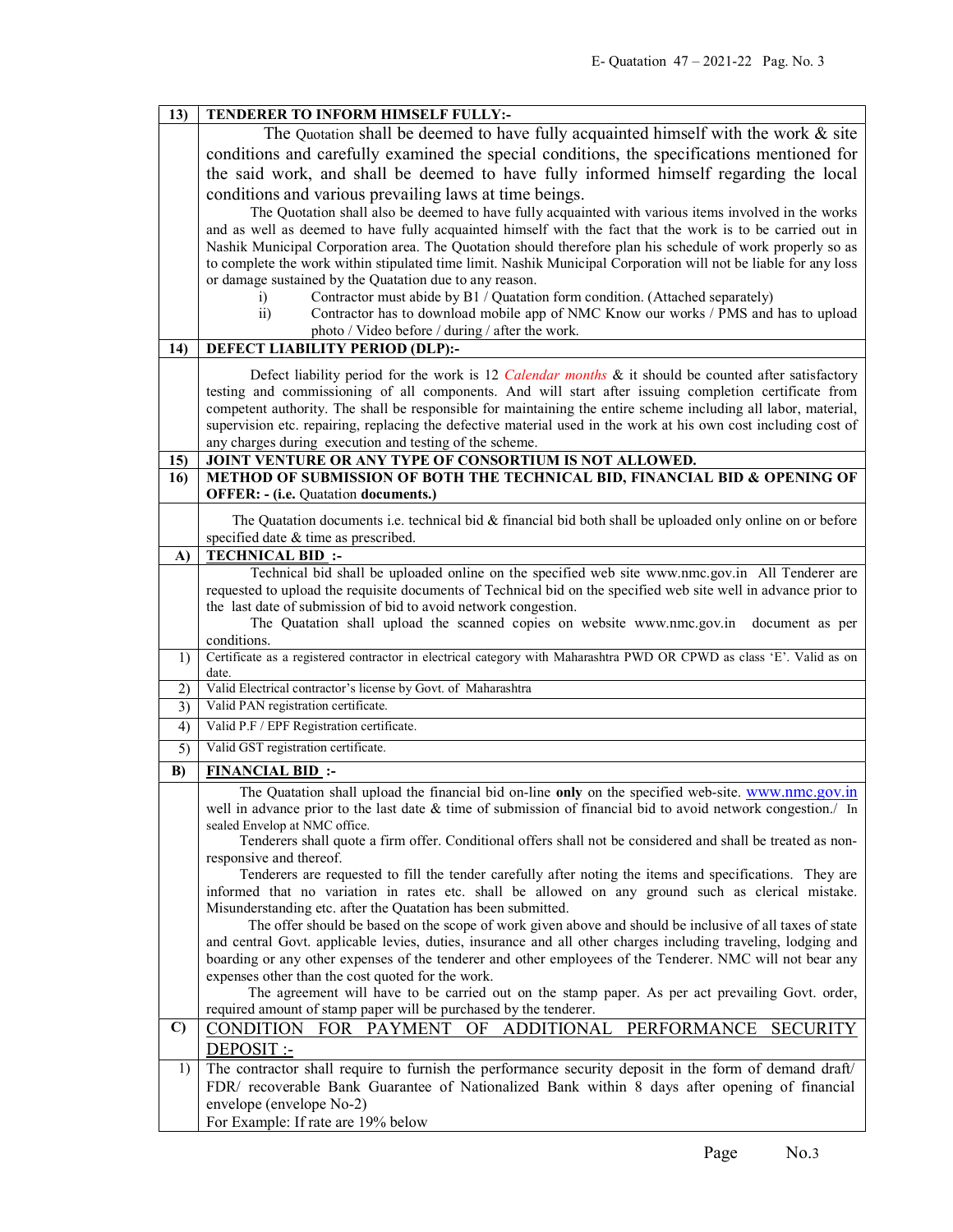|                 | $1\%$ to $10\%$ below<br>$-1\%$                                                                                                                |  |  |
|-----------------|------------------------------------------------------------------------------------------------------------------------------------------------|--|--|
|                 | $-15\% - 10\% = 5\%$<br>Up to below $15%$                                                                                                      |  |  |
|                 | $(19\% - 15\% = 4\%)$ $-4\%$ $X$ 2 = 8%                                                                                                        |  |  |
|                 | Total PSD $(1+5+8) = 14\%$                                                                                                                     |  |  |
| 2)              | Additional Performance security of the successful bidder shall be returned immediately upon satisfactory                                       |  |  |
|                 | completion of work, the certificate of which shall be issued by the EE before releasing the additional security.                               |  |  |
| 3)              | If the lowest bidder offer is more than 10% below the estimated cost of the tender, tender calling                                             |  |  |
|                 | authority should be call for the written explanation from this bidder with respect to the planning of execution                                |  |  |
|                 | of work as the rate quoted by him. Tender calling authority should assure himself about the feasibility of                                     |  |  |
|                 | planning submitted by the bidder with respect to the quoted rates.                                                                             |  |  |
| D)              | <b>OPENING OF OFFER:-</b>                                                                                                                      |  |  |
|                 | Tenders will be opened in the office of Executive Engineer (NMC) as mentioned above                                                            |  |  |
| i)              | <b>Technical bid:</b> If possible technical bid will be opened to verify its contents as per requirement on specified                          |  |  |
|                 | date & time. If the various documents do not meet the requirements of the Tender, Tenderer will be                                             |  |  |
|                 | disqualified, However if the Executive Engineer feels that the Tenderer may be asked to submit the requisite                                   |  |  |
|                 | document within a stipulated time frame at the discretion of opening authority and if the Tenderer fails to                                    |  |  |
|                 | submit those documents within the stipulated time frame then a note will be recorded accordingly by the                                        |  |  |
|                 | opening authority and the said Tenderer's offer will not be considered for further action.                                                     |  |  |
| $\overline{11}$ | Financial Bid: If possible this bid shall be opened on date $\&$ time specified of the qualified Tenderer                                      |  |  |
|                 | only if contents of Technical bid are found acceptable.                                                                                        |  |  |
|                 | The tendered rate in form B-1 of the tender as percentage above / below the estimated rates put to the tender                                  |  |  |
|                 | the amount shall then be read out.                                                                                                             |  |  |
| iii)            | NMC is not responsible if due to any reason, tender documents are not uploaded on the last date of                                             |  |  |
|                 | submission. To avoid network congestion proper care should be taken and may upload tender well in advance                                      |  |  |
|                 | before last date & time of submission.                                                                                                         |  |  |
| iv)             | Tenderer and his authorized representative shall remain present with original documents during opening of                                      |  |  |
|                 | Financial bid.                                                                                                                                 |  |  |
| 17)             | <b>GENERAL CONDITIONS:-</b>                                                                                                                    |  |  |
| a)              | <b>APPROVALS:-</b>                                                                                                                             |  |  |
|                 |                                                                                                                                                |  |  |
|                 |                                                                                                                                                |  |  |
|                 | i)All work shall be carried out as per the specification contained in the standard specification published by                                  |  |  |
|                 | public works and housing department, Govt. of Maharashtra. In case of the discrepancy decision of the                                          |  |  |
|                 | Engineer-In-Charge will be Final.                                                                                                              |  |  |
|                 | ii) All test of pole, Earthing, cable shall be done as per specification in the presence of representative of NMC                              |  |  |
|                 | & NMC approved third party inspection at Bidder own cost                                                                                       |  |  |
| b)              | <b>INSURANCE:-</b>                                                                                                                             |  |  |
|                 | Successful Contractor shall take out necessary Insurance Policy / Policies so as to provide adequate insurance                                 |  |  |
|                 | cover for executive of the awarded contract work from the " Directorate of insurance, Maharashtra state                                        |  |  |
|                 | Mumbai" only. It's Postal address for correspondence is 264, MHADA, First Floor, Opp. Kalanagar, Bandra                                        |  |  |
|                 | (East), Mumbai-400051. (Telephone nos. 6438690/6438746, Fax no.6438461).                                                                       |  |  |
|                 | If the contractor fails to take insurance policy as above within 15 days from the date of work order, 1%                                       |  |  |
|                 | amount will be deducted from bill.                                                                                                             |  |  |
| c)              | <b>PAYMENT:-</b>                                                                                                                               |  |  |
|                 | i) Contractor shall submit his bills on his own printed form. The manner of preparation of bills should                                        |  |  |
|                 | be according to the routine official procedure.                                                                                                |  |  |
|                 | ii) Payment will be released as per availability of funds and no interest or claim will be paid on account                                     |  |  |
|                 | of delayed payment.<br>iii) S.D. will be released after defect liability period.                                                               |  |  |
| d)              | <b>REJECTION OF OFFER:-</b>                                                                                                                    |  |  |
|                 |                                                                                                                                                |  |  |
|                 | The Commissioner, Nashik Municipal Corporation, Nashik reserves the right to reject any or all offers without<br>assigning any reason thereof. |  |  |
|                 |                                                                                                                                                |  |  |
| e)              | <b>PROGRESS OF WORK:-</b>                                                                                                                      |  |  |
|                 | The contractor should take site survey within of $0$ (T0) to $3$ (T1) days. The contractor must start work within $0$                          |  |  |
|                 | (T0) to 7 (T2) days and should finish the work within period of 30 to 60 days i.e. (T2 + 30 to 60 days) as per                                 |  |  |
|                 | site requirement.                                                                                                                              |  |  |
| $\mathbf{f}$    | COMPENSATION & DELAY(Clause 2 of B1/B2 Tender condition applies here):-                                                                        |  |  |
|                 | i) Compensation & Delay will be levied on the delayed of work within time limit, the penalty will be charged                                   |  |  |
|                 | as per given below<br>from 1 <sup>st</sup> day of work order to $\frac{1}{4}$ <sup>th</sup> period of work order. = nil                        |  |  |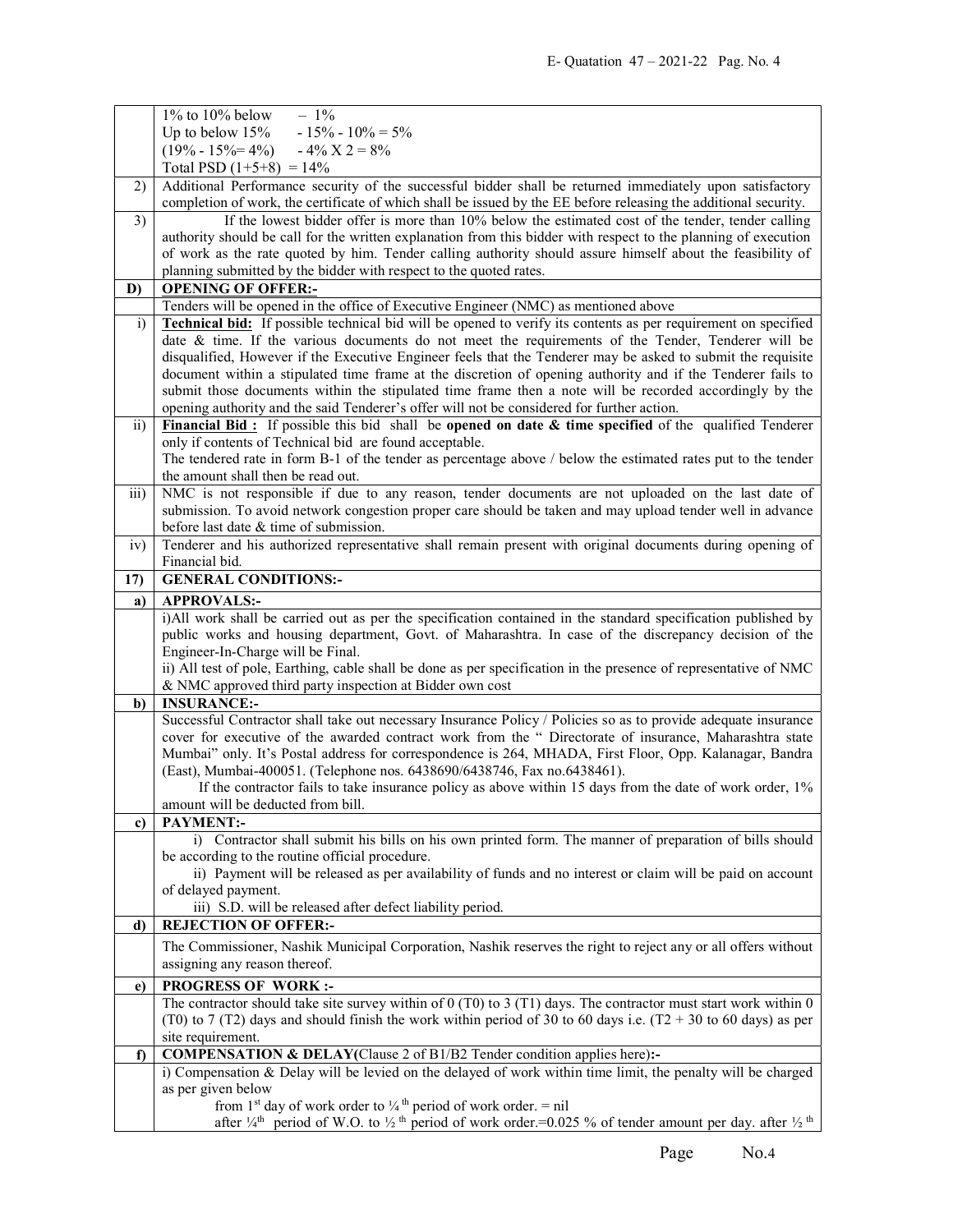|              | period of W.O. to $\frac{3}{4}$ <sup>th</sup> period of work order.=0.05 % of tender amount per day. after $\frac{3}{4}$ <sup>th</sup> period of<br>W.O. to last day of work order.=0.075 % of tender amount per day. After last date of W.O to till the                                                                                                                                                                                                                                                                                                                                                                                                                                                                   |                                                                                                                |  |
|--------------|----------------------------------------------------------------------------------------------------------------------------------------------------------------------------------------------------------------------------------------------------------------------------------------------------------------------------------------------------------------------------------------------------------------------------------------------------------------------------------------------------------------------------------------------------------------------------------------------------------------------------------------------------------------------------------------------------------------------------|----------------------------------------------------------------------------------------------------------------|--|
|              | completion day of work. 0.1% of tender amount per day.                                                                                                                                                                                                                                                                                                                                                                                                                                                                                                                                                                                                                                                                     |                                                                                                                |  |
|              | ii) If the material used for work is found of inferior quality or not as per specifications, the tenderer shall<br>replace the fitting within 7 days from date of intimation at the cost $\&$ risk of the tenderer, failing which Earnest<br>Money Deposit & Contract Deposit of the Contractor shall be forfeited & the tenderer shall be liable for penal<br>action, including blacklisting etc. In addition to this for failure, the Earnest Money Deposit & contract<br>deposit, or any fines is imposed by the Municipal Commissioner, the same shall be payable by the tenderer<br>immediately on demand failing which the same shall be recovered from other dues to the tenderer from the<br>Municipal Corporation |                                                                                                                |  |
| $\mathbf{g}$ | <b>BLACKLISTING:-</b>                                                                                                                                                                                                                                                                                                                                                                                                                                                                                                                                                                                                                                                                                                      |                                                                                                                |  |
|              | Forged document are submitted or<br>i)                                                                                                                                                                                                                                                                                                                                                                                                                                                                                                                                                                                                                                                                                     |                                                                                                                |  |
|              | If it becomes responsive on the basis of submission of bogus certificate.<br>$\overline{11}$                                                                                                                                                                                                                                                                                                                                                                                                                                                                                                                                                                                                                               |                                                                                                                |  |
|              | accessories found to have been previously used or having reconditioned part.                                                                                                                                                                                                                                                                                                                                                                                                                                                                                                                                                                                                                                               | iii) In case of non supply of equipment /accessories or supply of substandard quality or supply of equipment / |  |
|              | iv)                                                                                                                                                                                                                                                                                                                                                                                                                                                                                                                                                                                                                                                                                                                        | The successful bidder will have to pay initial deposit 5 % amount of the total cost of his bid as              |  |
|              | security deposit shall paid in the treasury of N.M.C. within 10 days from the date of communication of                                                                                                                                                                                                                                                                                                                                                                                                                                                                                                                                                                                                                     |                                                                                                                |  |
|              | acceptance of his offer. Failing which the EMD will be also forfeited at the risk $\&$ cost of the tenderer.                                                                                                                                                                                                                                                                                                                                                                                                                                                                                                                                                                                                               |                                                                                                                |  |
| h)           | <b>DISPUTE:-</b>                                                                                                                                                                                                                                                                                                                                                                                                                                                                                                                                                                                                                                                                                                           |                                                                                                                |  |
|              | The Commissioner, Nashik Municipal Corporation is the sole arbitrator for this work $\&$ contract.                                                                                                                                                                                                                                                                                                                                                                                                                                                                                                                                                                                                                         |                                                                                                                |  |
| i)           | <b>ACKNOWLEDGING COMMUNICATIONS:-</b>                                                                                                                                                                                                                                                                                                                                                                                                                                                                                                                                                                                                                                                                                      |                                                                                                                |  |
|              | Every Communication from the Executive Engineer (Ele.) Nashik Municipal Corporation of Nashik to the<br>tenderer should be acknowledging by the tenderer with the signature of authorized person and with official<br>rubber stamp of the tenderer.                                                                                                                                                                                                                                                                                                                                                                                                                                                                        |                                                                                                                |  |
| $\mathbf{j}$ | <b>JURISDICTION OF COURTS NASHIK ONLY:-</b>                                                                                                                                                                                                                                                                                                                                                                                                                                                                                                                                                                                                                                                                                |                                                                                                                |  |
| $\bf k)$     | <b>TAXES AND DUTIES:-</b>                                                                                                                                                                                                                                                                                                                                                                                                                                                                                                                                                                                                                                                                                                  |                                                                                                                |  |
|              | The rates quoted by the tenderer should inclusive of all duties, levies taxes including GST.                                                                                                                                                                                                                                                                                                                                                                                                                                                                                                                                                                                                                               |                                                                                                                |  |
| $\mathbf{D}$ | <b>FORCE MAJEURE CLAUSE:-</b>                                                                                                                                                                                                                                                                                                                                                                                                                                                                                                                                                                                                                                                                                              |                                                                                                                |  |
|              | It is at desecration of NMC authority to imposed force majeure clause and thereof.                                                                                                                                                                                                                                                                                                                                                                                                                                                                                                                                                                                                                                         |                                                                                                                |  |
|              | $Sd$ /-                                                                                                                                                                                                                                                                                                                                                                                                                                                                                                                                                                                                                                                                                                                    |                                                                                                                |  |
|              |                                                                                                                                                                                                                                                                                                                                                                                                                                                                                                                                                                                                                                                                                                                            | <b>Executive Engineer</b>                                                                                      |  |
|              | Signature and Stamp                                                                                                                                                                                                                                                                                                                                                                                                                                                                                                                                                                                                                                                                                                        | <b>Electrical Department</b>                                                                                   |  |
|              | Of Contractor                                                                                                                                                                                                                                                                                                                                                                                                                                                                                                                                                                                                                                                                                                              | <b>Nashik Municipal Corporation</b>                                                                            |  |
|              |                                                                                                                                                                                                                                                                                                                                                                                                                                                                                                                                                                                                                                                                                                                            |                                                                                                                |  |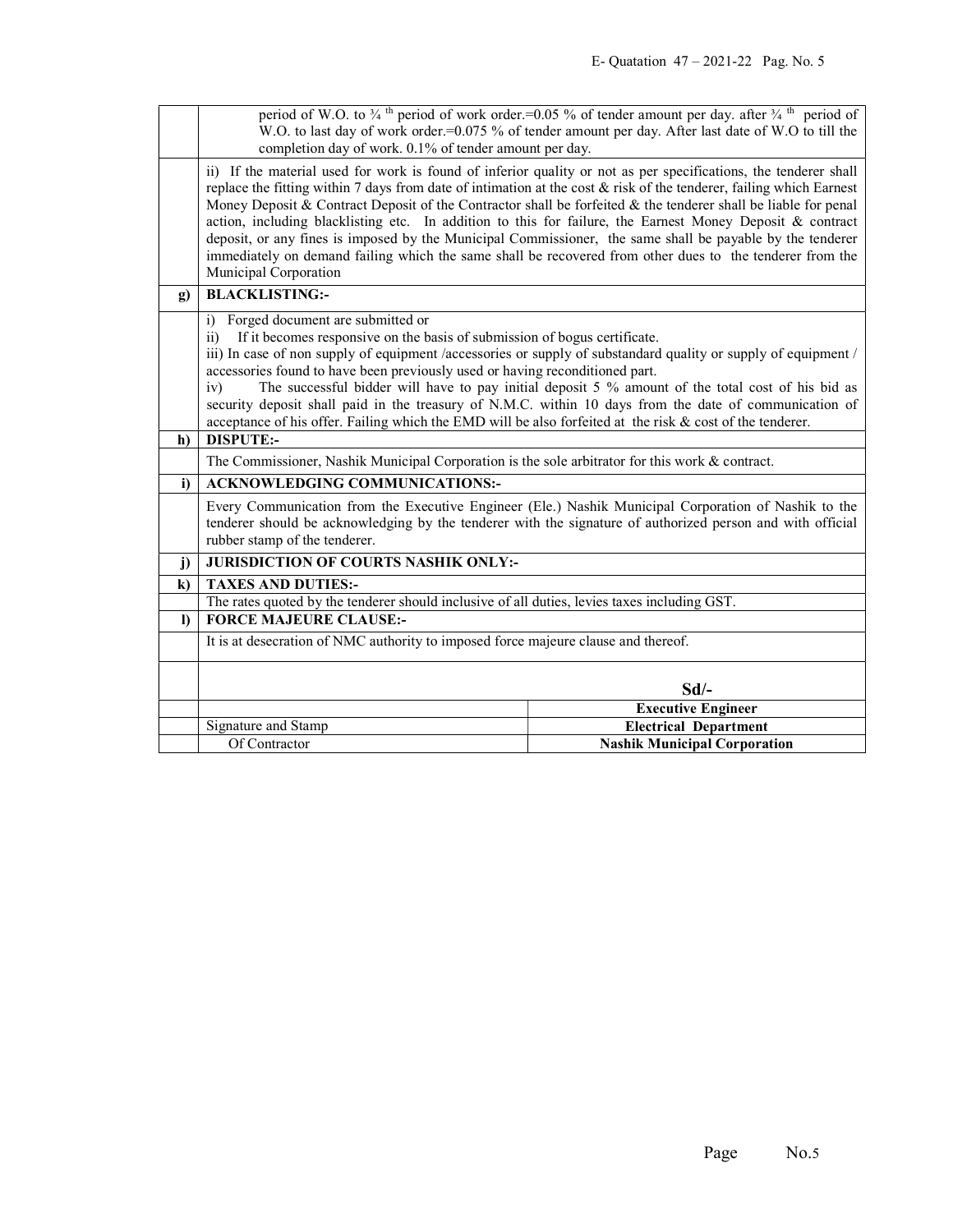## NASHIK MUNICIPAL CORPORATION ELECTRICAL DEPARTMENT

'E' Quotation form No. 47 (2021-22)

Name of work:- Providing & erecting street light pole at Rajrajeshwari chouk Borade chal, Gokul nagar Paramjit So. Dhikale nagar Pavandham Apartment in P.No.18 Nashik Road Div.

Estimate Cost put Rs.199976/- Time limit :- 30 Days SCHEDULE 'B' OF B- 1 'E' QUOTATION FORM Sr. Item  $Qty.$  Rate Per Amount

| Sr.<br>No.     | Item                                                                                                                                                                                                                                                                                                                                       | Qty.           | Rate | Per  | <b>Amount</b> |
|----------------|--------------------------------------------------------------------------------------------------------------------------------------------------------------------------------------------------------------------------------------------------------------------------------------------------------------------------------------------|----------------|------|------|---------------|
| 1              | Supplying and erecting G.I. tubular<br>swaged pole114.3 x 88.9 x 76.1mm.<br>4.5x3.65x3.25<br>dia<br>with<br>mm<br>thickness $(4 + 1.5 + 1.5 \text{ m})$ length<br>respectively and total 7 m long with<br>pole cap, base plate in provided<br>foundation.(weight 73 kg.) as per<br>specification                                           | Nos.<br>7      | 7807 | Each | 54649.00      |
| $\overline{2}$ | $16 - 3 - 3$<br>Making cement concrete foundation<br>including excavation $(60 \times 60 \times 150)$<br>cm deep in 1:3:6 cement concrete 20<br>$x 25$ mm stone metal, $(45 x 45 x 45)$<br>cm /45 cm dia. x 45 cm height plinth<br>duly plastered, with necessary curing<br>and finishing complete. (above 6 m<br>to $9 \text{ m poles}$ ) | 7<br>Nos.      | 1942 | Each | 13594.00      |
| 3              | $2 - 9 - 2$<br>Supplying and erecting Street light<br>bracket made from 40 mm. dia 'B'<br>class G.I. Pipe, 0.6m. in length along<br>with pole cap of 300 mm length and<br>mm dia duly welded with<br>80<br>provided leads as per specification<br>no. FG-BKT/BPC                                                                           | 7<br>Nos.      | 635  | Each | 4445.00       |
| 4              | $9 - 1 - 4$<br>Supplying and erecting pipe type<br>earthing with 40mm. dia.G.I. pipe or<br>20mm dia. G.I. rod complete with all<br>materials as per specification no.<br>EA-EP                                                                                                                                                             | $\tau$<br>Nos. | 1355 | Each | 9485.00       |
| 5              | $1 - 3 - 26$<br>Supplying<br>and<br>erecting<br><b>PVC</b><br>insulated PVC round sheathed 1<br>sq.mm (32 no. x 0.20 mm dia.) 3<br>core flexible multi stranded copper<br>Industrial cable for voltage grade up<br>to $1.1 \text{ kV}$                                                                                                     | Mtr.<br>42     | 42   | Mtr  | 1764.00       |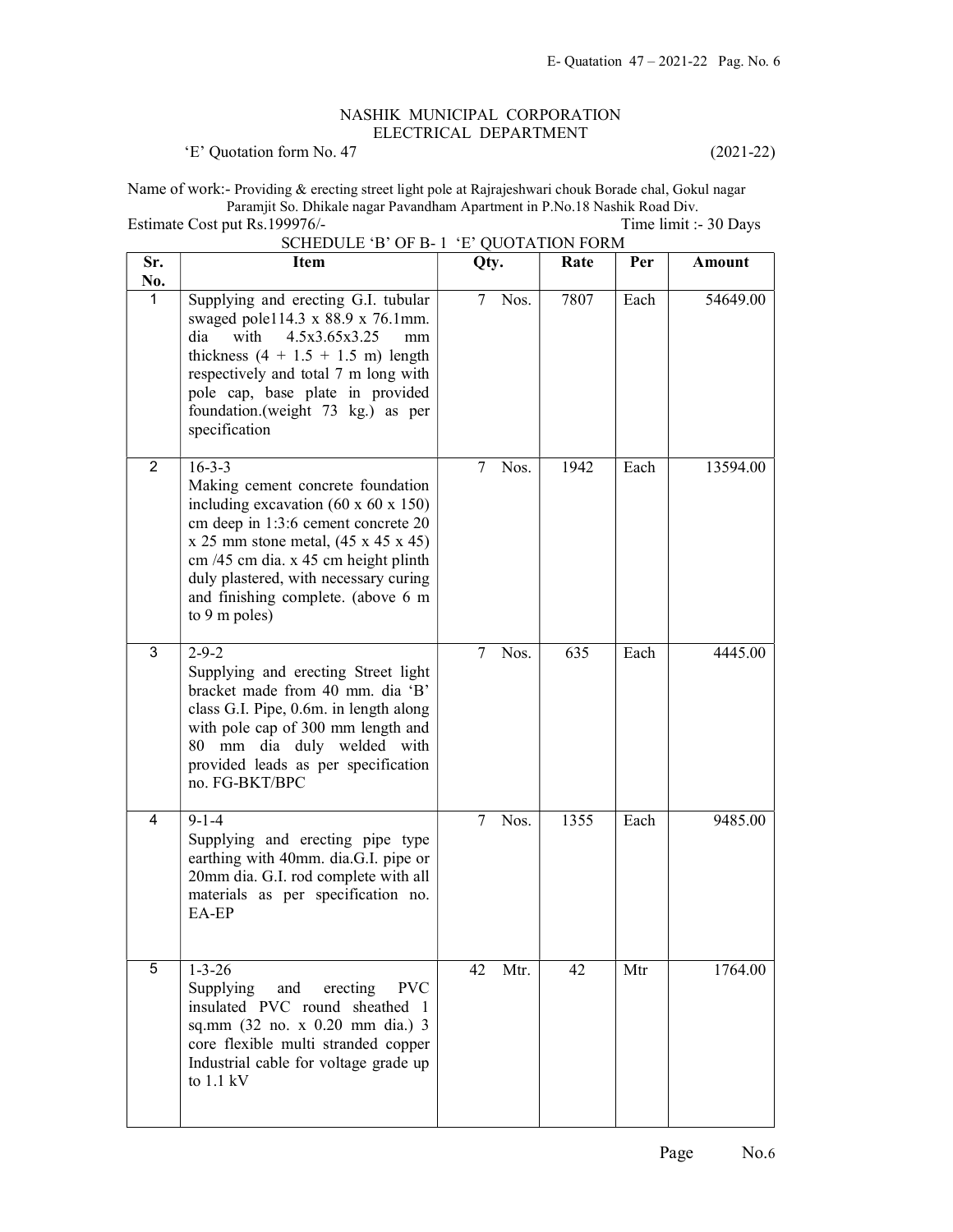| Sr.            | <b>Item</b>                                                                                                                                                                                                                                                                                                                           | Qty.   |                       | Rate | Per       | <b>Amount</b> |
|----------------|---------------------------------------------------------------------------------------------------------------------------------------------------------------------------------------------------------------------------------------------------------------------------------------------------------------------------------------|--------|-----------------------|------|-----------|---------------|
| No.<br>6       | $7 - 1 - 6$<br>Supplying, erecting $\&$ terminating<br>XLPE armoured cable 2 core 10 sq.<br>aluminium conductor with<br>mm.<br>continuous $5.48$ sq. mm. $(12 \text{ SWG})$<br>G.I. earth wire complete erected with<br>glands & lugs, on wall/ trusses/pole<br>or laid in provided trench/ pipe as<br>per specification no. CB-LT/AL | 282    | Mtr.                  | 129  | Mtr.      | 36378.00      |
| $\overline{7}$ | $7 - 8 - 8$<br>Supplying $\&$ erecting FRP box of<br>size 300 x 200 x 125 mm, 2.7 mm<br>thick complete on pole/wall as per<br>specification no. CB-SB                                                                                                                                                                                 | $\tau$ | Nos.                  | 605  | Each      | 4235.0        |
| 8              | $7 - 6 - 9$<br>Supplying and laying (including<br>excavation of suitable width & depth<br>up to 90 cm) 50 mm outside dia.<br>double wall corrugated pipes (DWC)<br>of HDPE for enclosing cable below<br>ground/road surface, to required<br>depth complete.                                                                           | 270    | Mtr.                  | 200  | Mtr       | 54000.00      |
|                |                                                                                                                                                                                                                                                                                                                                       |        | Total Rs. Without GST |      |           | 178550.00     |
|                |                                                                                                                                                                                                                                                                                                                                       |        |                       |      | GST 12 %  | 21426.00      |
|                |                                                                                                                                                                                                                                                                                                                                       |        |                       |      | Total Rs. | 199976.00     |

I /We are hereby agreed to exeute the above work at  $\%$  above / below (In words) ……..……… ……………………………… perecent ) the estimated rates.

Signature & stamp of Contractor

Sd/- Executive Engineer (Ele.) Nashik Municipal Corporation,